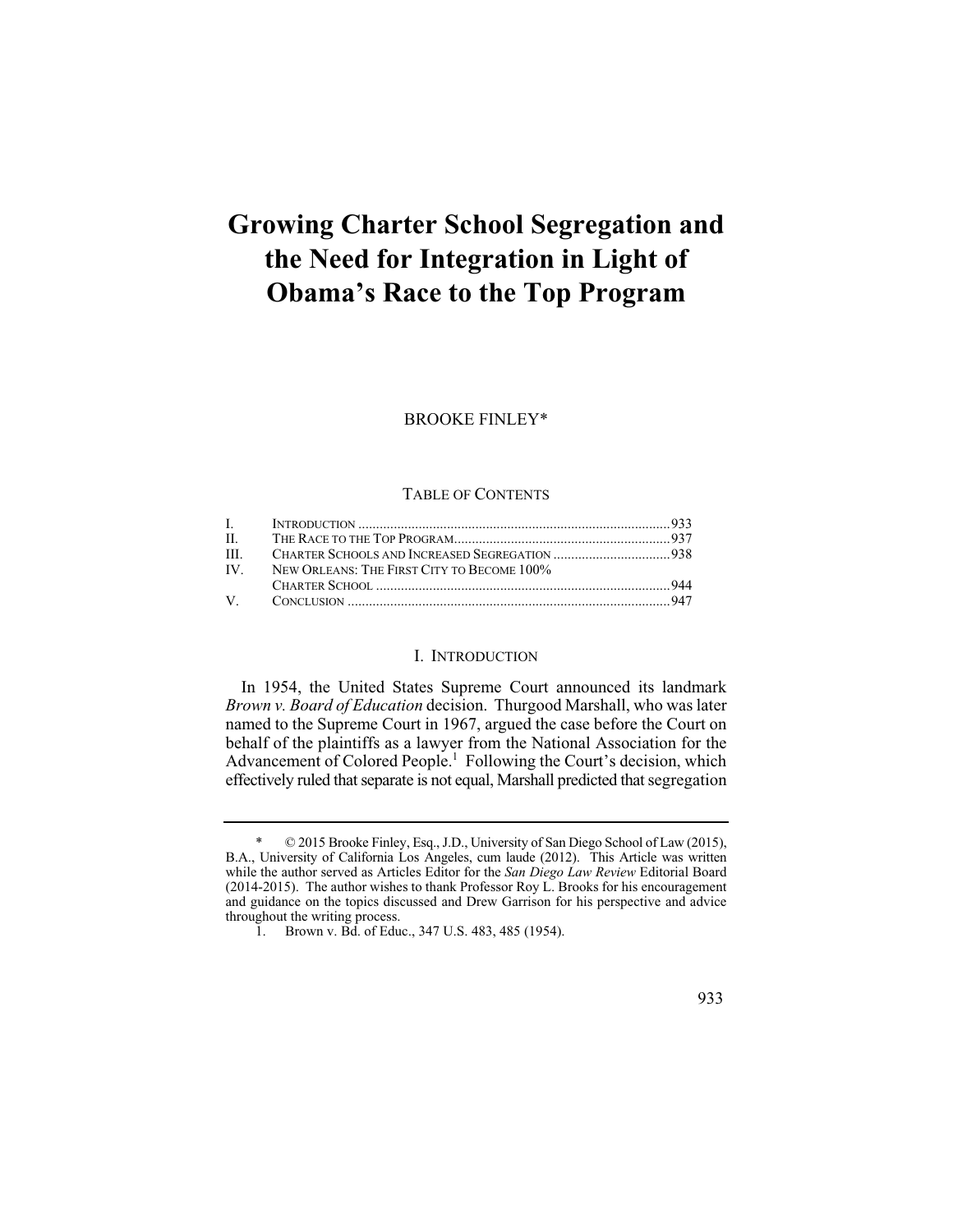in schools would be eliminated within five years.<sup>2</sup> It would likely shock Marshall to learn that today, more than sixty years after *Brown v. Board of Education*, schools still remain very much segregated.<sup>3</sup>

economic achievement gap,<sup>6</sup> mounting research shows that segregation in Growing evidence shows that segregation is worse in United States' public school systems today than it was in 1954 when *Brown* was decided.4 In fact, politicians and activists have thrust education reform into the forefront as one of the biggest civil rights concerns of this generation.<sup>5</sup> While education reforms purport to be aimed at closing the racial and schools has steadily increased over the past quarter century and that segregation is strongly correlated with unequal education opportunities

 4. Evan Horowitz, *If Segregation Ended 60 Years Ago, How Come It's Getting Worse?*, BOS. GLOBE (May 19, 2014), https://www.bostonglobe.com/news/politics/ 2014/05/19/segregation-ended-years-ago-how-come-getting-worse/qbvuqM0yLcWrNOb VlMC6zH/story.html [https://perma.cc/FS2J-VJTP]; Richard Rothstein, *For Public Schools, Segregation Then, Segregation Since: Education and the Unfinished March*, ECON. POL'Y INST. (Aug. 27, 2013), http://www.epi.org/publication/unfinished-march-public-schoolsegregation [http://perma.cc/XB2C-QGEF].<br>5. See e.g., President Barack Obama

<sup>2.</sup> *Id.* at 495; *see* Brenna Lermon Hill, Comment, *A Call to Congress: Amend Education Legislation and Ensure that President Obama's "Race to the Top" Leaves No Child Behind,* 51 HOUS. L. REV. 1177, 1178 (2014).

<sup>3.</sup> GARY ORFIELD & JOHN T. YUN, THE CIVIL RIGHTS PROJECT, HARVARD UNIV., RESEGREGATION IN AMERICAN SCHOOLS 13–15 (1999); Damon T. Hewitt, *Reauthorize, Revise, and Remember: Refocusing the No Child Left Behind Act To Fulfill Brown's Promise*, 30 YALE L. & POL'Y REV. 169, 190–91 (2011); Christopher Lubienski & Peter Weitzel, *Choice, Integration, and Educational Opportunity: Evidence on Competitive Incentives for Student Sorting in Charter Schools, 12 J. GENDER, RACE & JUST.* 351, 353  $(2009)$ .

 difference in academic achievement between minority groups and their white counterparts and 5. *See e.g.*, President Barack Obama, Remarks by the President in State of Union Address (Jan. 25, 2011), http://www.whitehouse.gov/the-press-office/2011/01/25/remarkspresident-state-union-address [http://perma.cc/XZ7W-KUER]; Arne Duncan, U.S. Sec'y of Educ., Remarks at the National Urban League Centennial Conference (July 27, 2010), http://www.ed.gov/news/speeches/secretary-arne-duncans-remarks-national-urban-leaguecentennial-conference [http://perma.cc/D2JZ-TTWT]. Achievement gap refers to the between students from low-income families compared to their peers from middle and upper-class families. DEBORA BOECK, WASH. ST. SCH. DIRS.' ASS'N, CLOSING THE ACHIEVEMENT GAP: A POLICY ACTION GUIDE FOR WASHINGTON STATE'S SCHOOL DIRECTORS 7–8 (2002), http://www.wssda.org/Portals/0/Resources/Publications/agtf.pdf [http://perma.cc/LJ8Z-6GBT].<br>6. *See* 20 U.S.C. § 63

 and low-performing children, especially the achievement gaps between minority and 6. *See* 20 U.S.C. § 6301 (2012) (stating that the goal of President George W. Bush's No Child Left Behind program was "closing the achievement gap between highnonminority students, and between disadvantaged children and their more advantaged peers."); *see also Race to the Top Fund*, U.S. DEP'T OF EDUC., http://www2.ed.gov/ programs/racetothetop/index.html [http://perma.cc/ND2U-YWXW] (last modified Mar. 25, 2014).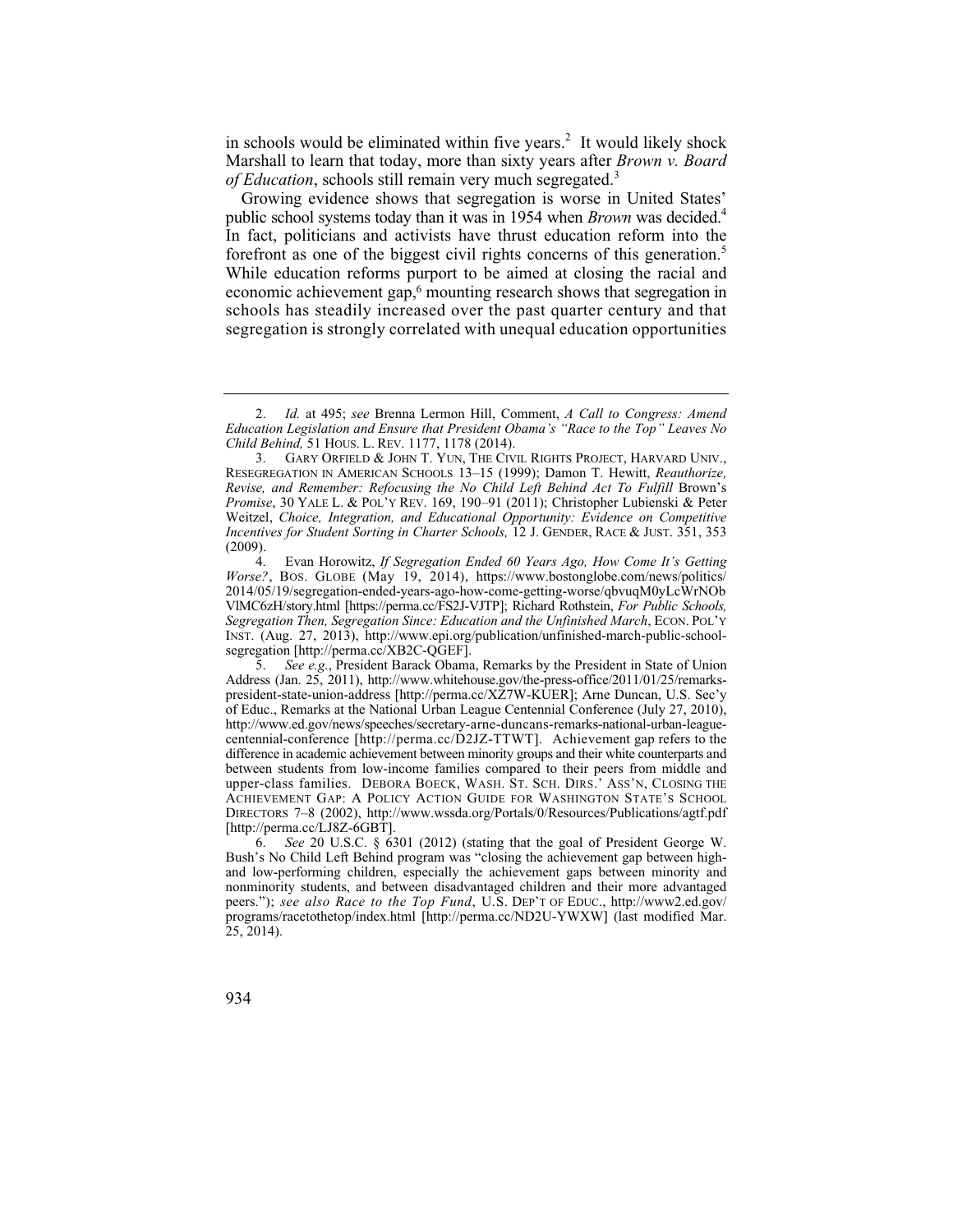its well-known Race to the Top (RTT) initiative attempts to improve and achievement.<sup>7</sup> A major contributor to this problem is the failure to integrate schools across the country.8 The Obama administration's latest attempt to reform public schooling is unlikely to remedy this problem as education in part by championing an increase in charter schooling, which is arguably the most segregated sector of schools in the United States.<sup>9</sup> Notably, the RTT initiative makes no mention of integration as a priority nor does it place any regulations on student enrollment.<sup>10</sup>

 experiences. Integration in schools helps prepare students for a future they are more likely to lead integrated lives when they are adults.<sup>11</sup> Studies Integration is important. Integration allows students to meet people from different backgrounds and cultures and exposes students to diverse working in environments with people of different races and socioeconomic backgrounds. When students learn in diverse environments,

9. Race to the Top Fund, 74 Fed. Reg. 59,688 (Nov. 18, 2009) (to be codified at 34 C.F.R. Subtitle B, Chapter II); Race to the Top Fund Assessment Program, 75 Fed. Reg. 18,171 (Apr. 9, 2010); ORFIELD ET AL., *supra* note 7, at xvi.

10. *See* Olatunde C.A. Johnson, *Stimulus and Civil Rights*, 111 COLUM. L. REV. 154, 179 (2011).

<sup>7.</sup> GARY ORFIELD ET AL., THE CIVIL RIGHTS PROJECT, UCLA, E PLURIBUS . . . SEPARATION: DEEPENING DOUBLE SEGREGATION FOR MORE STUDENTS 7–8 (2012), http://civilrightsproject.ucla.edu/research/k-12-education/integration-and-diversity/mlknational/e-pluribus. . .separation-deepening-double-segregation-for-more-students/orfield \_epluribus\_revised\_omplete\_2012.pdf [http://perma.cc/RBL6-JQBY].

<sup>8.</sup> According to a 2014 study by the UCLA Civil Rights Project, African American and Latino students are more likely to attend schools with mostly poor students, while white and Asian students are more likely to attend middle-class schools. Press Release, Jessica Epperly, The Civil Rights Project, UCLA, UCLA Report Finds Changing U.S. Demographics Transform School Segregation Landscape 60 Years After Brown v Board of Education (May 15, 2014), http://civilrightsproject.ucla.edu/news/press-releases/2014 press-releases/ucla-report-finds-changing-u.s.-demographics-transform-school-segregationlandscape-60-years-after-brown-v-board-of-education/National-report-press-releasedraft-3.pdf [http://perma.cc/Z2SP-FRAT]. For example, in New York, California, and Texas, more than 50% of Latino students attend schools that are made up of at least 90% minority students while in New York, Illinois, Maryland, and Michigan, more than 50% of black students are enrolled in schools that are made up of at least 90% minority students. Janet Loehrke & Jolie Lee, *Still Apart: Map Shows States with Most-Segregated Schools*, USA TODAY (May 15, 2014, 6:04 PM), http://www.usatoday.com/story/news/nationnow/2014/05/15/school-segregation-civil-rights-project/9115823 [http://perma.cc/H4D9 EQEN].

<sup>11.</sup> GARY ORFIELD & CHUNGMEI LEE, THE CIVIL RIGHTS PROJECT, HARVARD UNIV., BROWN AT 50: KING'S DREAM OR PLESSY'S NIGHTMARE? 24 (2004), http://civilrights project.ucla.edu/research/k-12-education/integration-and-diversity/brown-at-50-king2019sdream-or-plessy2019s-nightmare/orfield-brown-50-2004.pdf [http://perma.cc/N2B4-DRZT];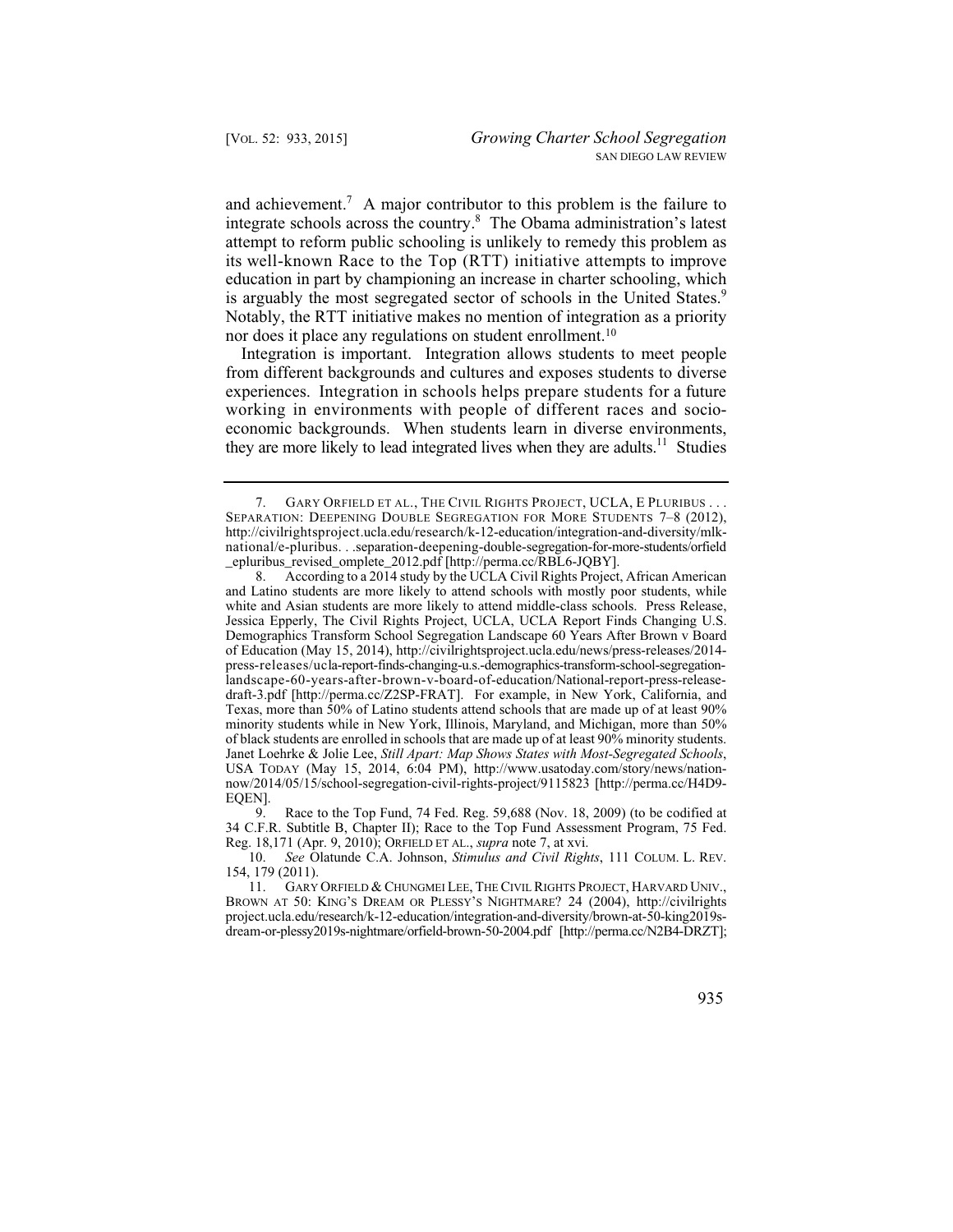harbor fewer feelings of intergroup hostility, distrust, and fear."<sup>14</sup> Further, show that "students who attend diverse schools are more likely than students from homogeneous schools to choose diverse colleges, neighborhoods and workplaces later in life."<sup>12</sup> Integration also helps to reduce racial prejudice and stereotypes.<sup>13</sup> "[S]tudents who learn in racially diverse environments integrated schools result "in higher perceptions of safety and lower perceptions of vulnerability, all the while positively influencing attitudinal and civic outcomes in ways that are important for an increasingly diverse society."15

attendance.<sup>18</sup> The Supreme Court has even recognized this in its  $2003$ Researchers like Dr. Gary Orfield have found that minority students educated in integrated learning schools have increased levels of academic achievement.16 The students who attend integrated schools also tend to have higher high school graduation rates $17$  and higher rates of college *Grutter v. Bollinger* decision finding that integrated classrooms promote "cross–racial understanding" and "better prepares students for an increasingly diverse workforce and society" at the higher education level.<sup>19</sup> These classrooms also "provide minority students access to intangible educational benefits ranging from scholarship and job information to new and more beneficial social networks and opportunities."20 Integration clearly is a vital part of education and is necessary to uphold the legacy of *Brown*'s holding that separate is not equal.

This Article contends that increasing the number of charter schools across the United States per the Obama administration's RTT initiative is

15. Osamudia R. James, *Opt-Out Education: School Choice as Racial Subordination*, 99 IOWA L. REV. 1083, 1125 (2013); *see* Jaana Juvonen et al., *Ethnic Diversity and Perceptions of Safety in Urban Middle Schools*, 17 PSYCHOL. SCI. 393, 396 (2006).

16. ORFIELD & LEE, *supra* note 11, at 23–24; Nelson, *supra* note 13, at 590–91. Brief of 553 Social Scientists as Amici Curiae in Support of Respondents at 8, Parents Involved in Cmty. Sch. v. Seattle Sch. Dist. No. 1, 551 U.S. 701 (Nos. 05-908 & 05-915), 2006 WL 2927079.

18. GARY ORFIELD, THE CIVIL RIGHTS PROJECT, HARVARD UNIV., SCHOOLS MORE SEPARATE: CONSEQUENCES OF A DECADE OF RESEGREGATION 9–10 (2001), http://civilrights project.ucla.edu/research/k-12-education/integration-and-diversity/schools-more-separateconsequences-of-a-decade-of-resegregation/orfield-schools-more-separate-2001.pdf [http:// perma.cc/A6G7-5247].

Amy Stuart Wells & Robert L. Crain, *Perpetuation Theory and the Long-Term Effects of School Desegregation*, 64 REV. EDUC. RES. 531, 534 (1994).

<sup>12.</sup> *Why is school integration important?*, ONE NATION INDIVISIBLE, http://www. onenationindivisible.org/resources/resource-library/why-is-school-integration-important/ #sthash.UQcOd0wF.dpuf [http://perma.cc/ZN7B-XQA2] (last visited Oct. 22, 2015).

<sup>13.</sup> Eboni S. Nelson, *Examining the Costs of Diversity*, 63 U. MIAMI L. REV. 577, 587, 591 (2009).

<sup>14.</sup> *Id.* at 587; *see* J. Eric Oliver & Janelle Wong, *Intergroup Prejudice in Multiethnic Settings*, 47 AM. J. POL. SCI. 567, 567–69 (2003).

<sup>19.</sup> Grutter v. Bollinger, 539 U.S. 306, 330 (2003).<br>20. Nelson. *supra* note 13. at 591.

Nelson, *supra* note 13, at 591.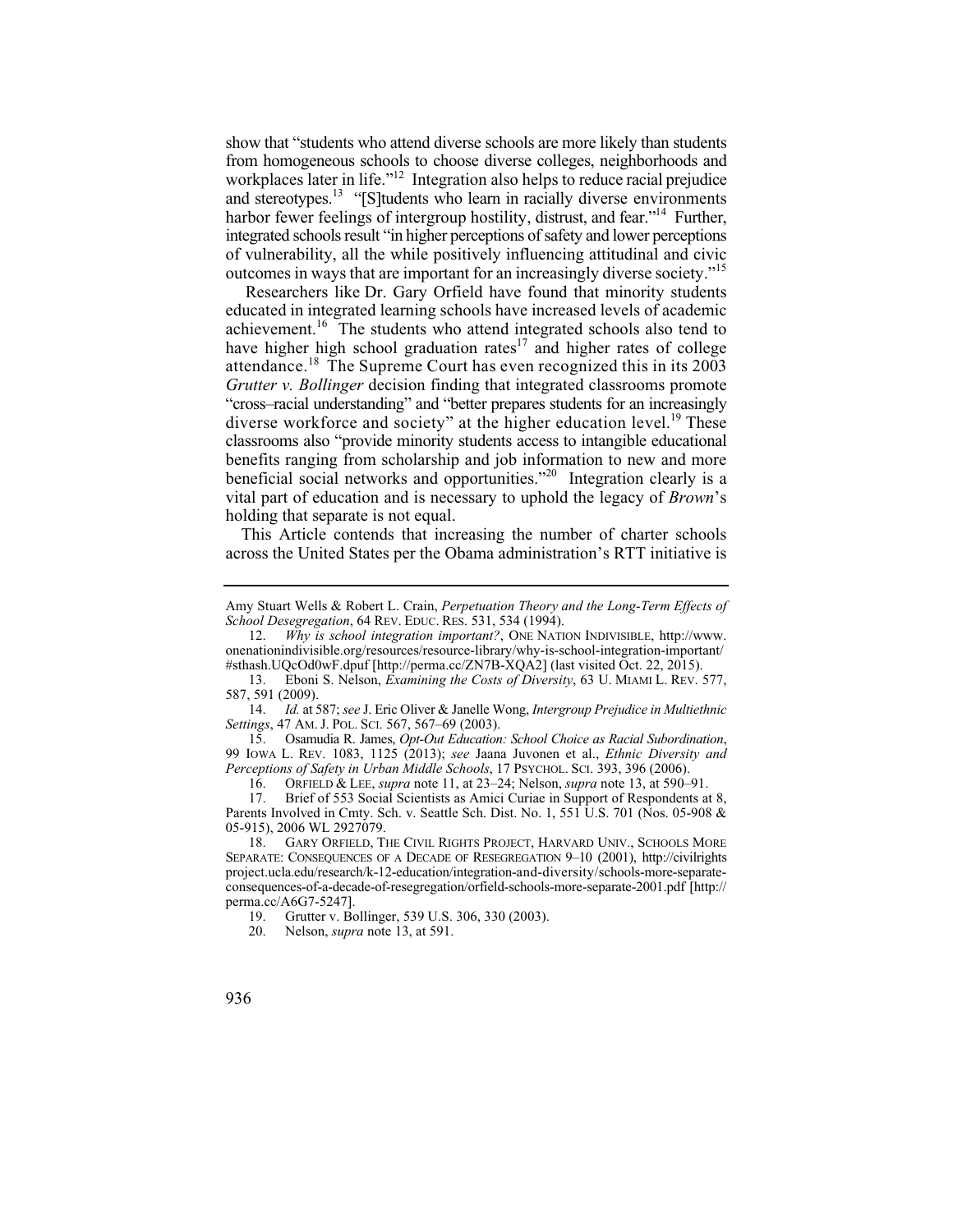exempt from some rules that all other taxpayer-funded schools must abide taxpayers."<sup>21</sup> Part III summarizes the history and evidence of segregation in charter schools while also arguing that segregation has negatively not the answer to closing the racial and economic achievement gap, at least not without significantly more accountability and oversight. Part II describes the RTT initiative and its promotion of more charter schools. This Article suggests that advocating for charter schools may be problematic without proper supervision put in place by the government. Charter schools are privately managed schools that receive public funding, yet they are by that are "designed to protect students, families, communities, and impacted student achievement. Part IV explores New Orleans' decision to become an all charter school district as a case study that highlights the issues described in Part III. Part V proposes that the federal government put an emphasis on integration by prohibiting subjective admissions policies for charter schools and by implementing a more effective system to monitor charter schools' compliance with civil rights regulations.

#### II. THE RACE TO THE TOP PROGRAM

In 2009, shortly after President Barack Obama took office, Congress passed the American Recovery and Reinvestment Act.<sup>22</sup> Part of the Act was a plan to reform the United States' various public school systems, coined as the "Race to the Top."23 The RTT initiative includes giving states financial incentives to convert some struggling schools into charter schools.24 The RTT initiative does not guarantee funding to all states but rather, the program has states competing to earn funds in a contest of innovation and ingenuity.<sup>25</sup> The competition is based on nineteen categories from which

 <sup>25.</sup> *Id*. at 638, 645.



<sup>21.</sup> *Charter Schools 101*, NAT'L EDUC. ASS'N, http://www.nea.org/home/60831.htm [http://perma.cc/CH6A-6DCG] (last visited Oct. 22, 2015).

<sup>22.</sup> American Recovery and Reinvestment Act of 2009, Pub. L. No. 111-5, 123 Stat. 115.

<sup>23.</sup> Race to the Top Fund, 74 Fed. Reg. 59,688 (Nov. 18, 2009) (to be codified at 34 C.F.R. Subtitle B, Chapter II); Race to the Top Fund Assessment Program, 75 Fed. Reg. 18,171 (Apr. 9, 2010).

<sup>24.</sup> Monica Teixeria de Sousa, *A Race to the Bottom? President Obama's Incomplete and Conservative Strategy for Reforming Education in Struggling Schools or the Perils of Ignoring Poverty*, 39 STETSON L. REV. 629, 645 (2010).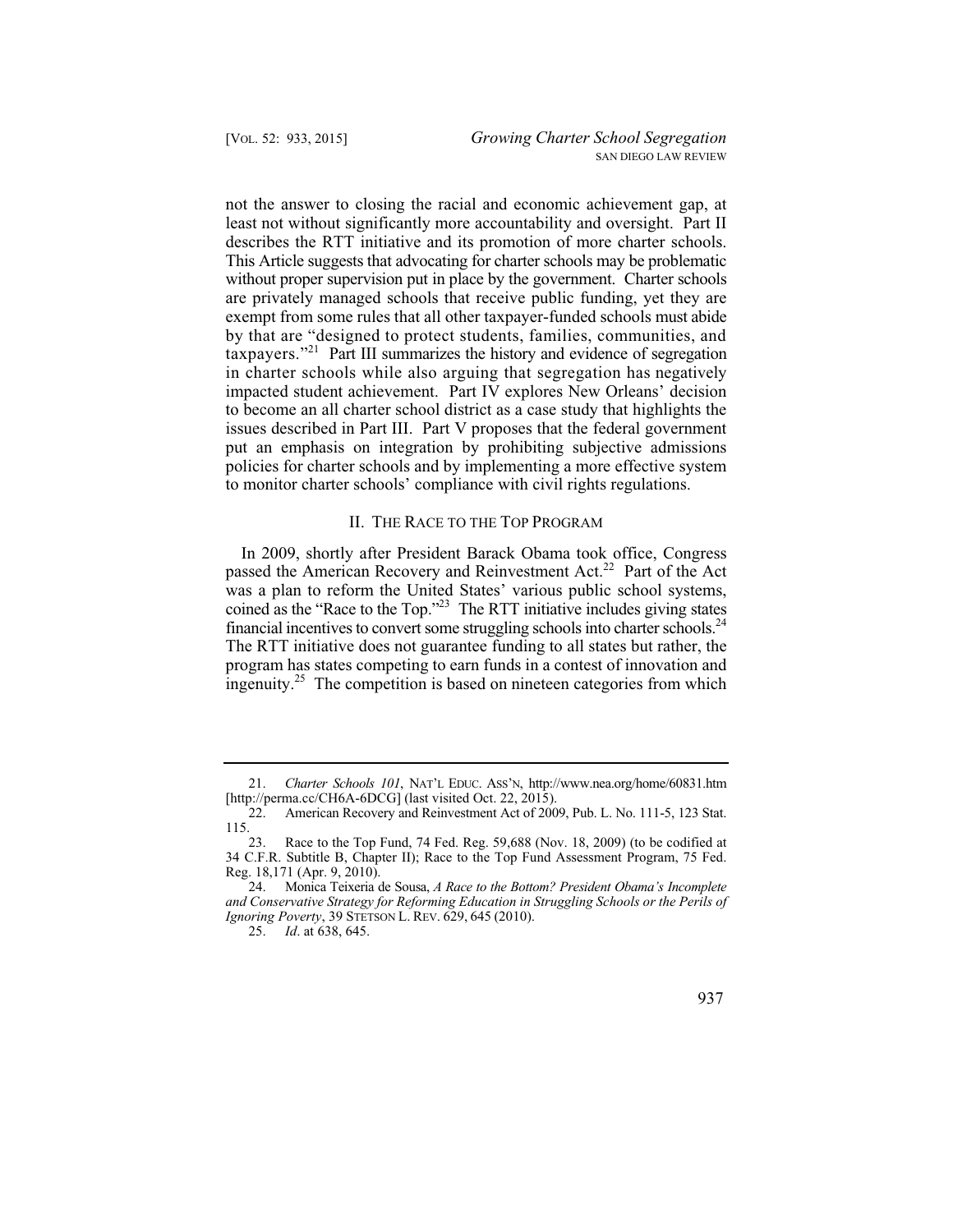states can earn points toward obtaining additional funds for their schools.<sup>26</sup> One of these sections awards a significant amount of points for past or future efforts to spur the growth of charter schools.<sup>27</sup> Additionally, states can lose points for having laws restricting the number of charter schools allowed to operate within the state. $28$  Thus, the program seeks to use public funding to incentivize the growth of charter schools without requiring any efforts be made towards integration.

producing higher performing schools.<sup>30</sup> For example, the school closure to demonstrate any steps taken to lift any caps the state may have on Under the RTT initiative, a state receives financial assistance by showing "its past efforts and success in building its capacity to intervene in its lowest-achieving schools and districts, and its future plans to identify its persistently lowest-achieving schools and to support its school districts in turning around these schools."29 Under several of the various intervention models to achieve this goal, the Obama administration promotes an increase in the number of charter schools across the nation in hopes of model asks states to close poor-performing schools and enroll the students in higher-achieving charter schools.<sup>31</sup> Similarly, the restart model requests school districts to convert persistently lowest-achieving schools into charter schools.<sup>32</sup> Further, the RTT initiative specifically demands a state charter school growth as well as show a lift on any legal restrictions on student enrollment in charter schools.<sup>33</sup> Because of the RTT initiative, it seems states have begun to race to be the quickest to close schools across their districts and open more charter schools in order to increase their levels of federal funding.

### III. CHARTER SCHOOLS AND INCREASED SEGREGATION

To many, charter schools are the answer to fixing the United States education system.<sup>34</sup> However, the drive under the RTT initiative to increase

<sup>26.</sup> U.S. DEP'T OF EDUC., RACE TO THE TOP PROGRAM: GUIDANCE AND FREQUENTLY ASKED QUESTIONS 5 (2010), http://www2.ed.gov/programs/racetothetop/faq.pdf [http://perma. cc/R94K-WCJD].

<sup>27.</sup> Race to the Top Fund, 74 Fed. Reg. at 59,691, 59,804.<br>28. See Hill, *supra* note 2, at 1194.

<sup>28.</sup> *See* Hill, *supra* note 2, at 1194. Sousa, *supra* note 24, at 646.

<sup>30.</sup> President Barack Obama, Remarks by the President on Strengthening America's Education System (Nov. 4, 2009), http://www.whitehouse.gov/the-press-office/ remarks-president-strengthening-americas-education-system [http://perma.cc/W3UT-PADQ].

<sup>31.</sup> Race to the Top Fund, 74 Fed. Reg. at 59,829.<br>32. Sousa, *supra* note 24, at 646.

<sup>32.</sup> Sousa, *supra* note 24, at 646.<br>33. Race to the Top Fund, 74 Fec

Race to the Top Fund, 74 Fed. Reg. at 59,691.

<sup>34.</sup> *See e.g.*, Joel Klein et al., Opinion, *How to Fix Our Schools: A Manifesto by Joel Klein, Michelle Rhee and Other Education Leaders*, WASH. POST (Oct. 10, 2010),

<sup>938</sup>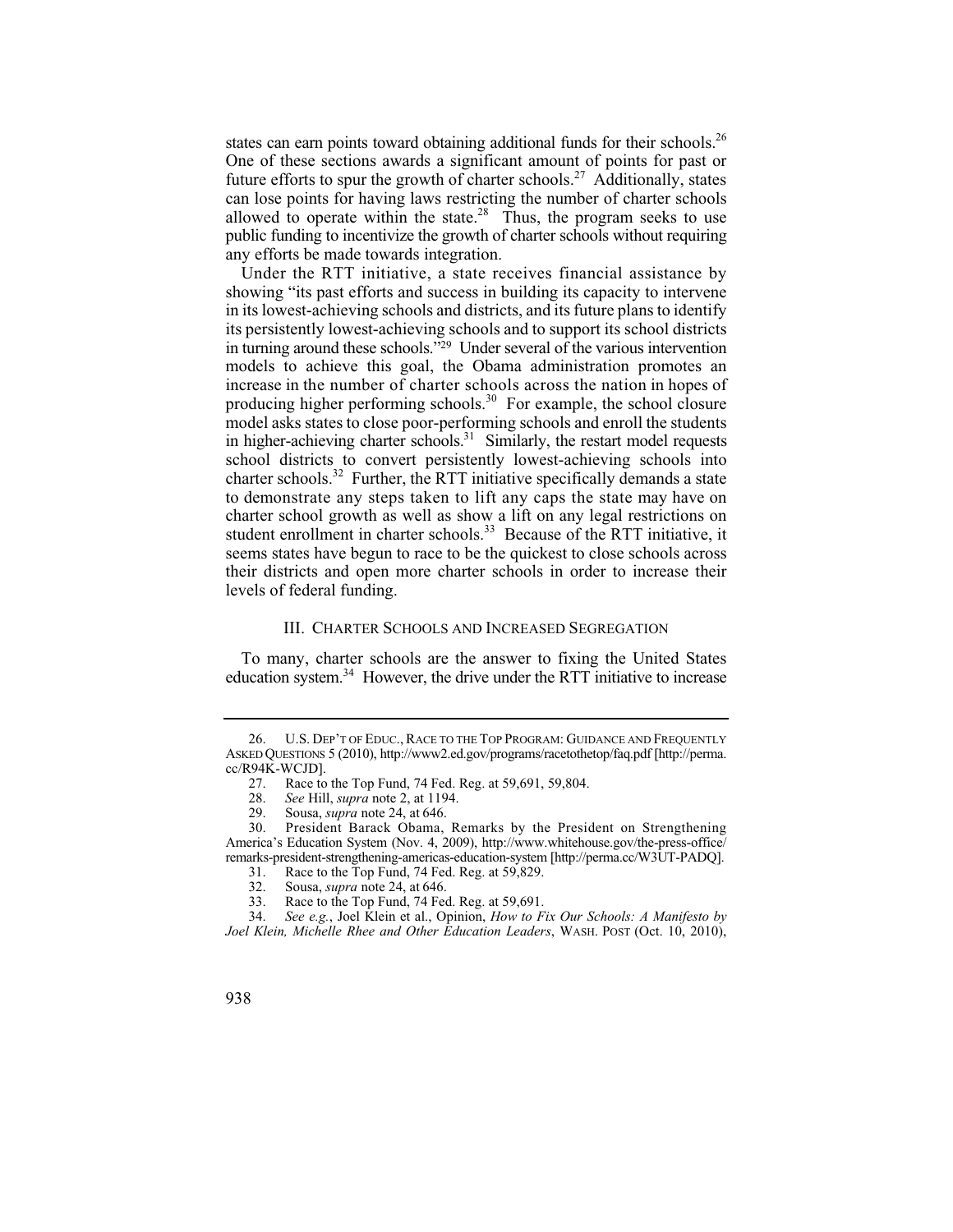remained steady at about 9%.<sup>36</sup> That same year, the Center for Research on Education Outcomes (CREDO) conducted a study that looked at the actually had worse statistics.<sup>38</sup> With this type of data, it is difficult to the number of charter schools seems to ignore research "suggest[ing] that converting district-administered schools into charter schools has had uneven results" and that "[c]harter schools also tend to show up on states' lists of failing schools in larger proportions than regular public schools."35 From 2009 to 2010, charter schools served approximately 1.5 to 1.7 million students across the United States and the annual growth of student enrollment impact of charter schools on over 70% of the students enrolled in such schools in the United States.37 CREDO found that almost half of charter schools are no better than traditional public schools and 37% of charter schools understand why the federal government is pushing an increase in charter schools as the answer to improving education systems nationwide.<sup>39</sup>

segregated.<sup>40</sup> This has been supported by numerous studies in recent years.<sup>41</sup> Not only do charter schools fail to have more impressive statistics than traditional public schools, but charter schools also typically tend to be more

37. CTR. FOR RESEARCH ON EDUC. OUTCOMES, MULTIPLE CHOICE: CHARTER SCHOOL PERFORMANCE IN 16 STATES 1, 45–47 (2009), http://credo.stanford.edu/reports/ MULTIPLE\_CHOICE\_CREDO.pdf [http://perma.cc/WS7E-VDJU].

38. *Id.* 

This Article recognizes that not all charter schools result in poor performance and not all charter schools result in increased levels of segregation. However, this Article proposes that the large majority do, and that tendency is unfavorable.

 41. James, *supra* note 15, at 1101 (citing NAT'L ASSESSMENT OF EDUC. PROGRESS, U.S. DEP'T OF EDUC., AMERICA'S CHARTER SCHOOLS: RESULTS FROM THE NAEP 2003 PILOT STUDY 1 (2004), http://nces.ed.gov/nationsreportcard/pdf/studies/2005456.pdf [http://perma.cc/X8BV-D5B9]); *see also* ERICA FRANKENBERG ET AL., THE CIVIL RIGHTS PROJECT, UCLA, CHOICE WITHOUT EQUITY: CHARTER SCHOOL SEGREGATION AND THE



http://www.washingtonpost.com/wp-dyn/content/article/2010/10/07/AR2010100705078. html [http://perma.cc/KSU5-2Z2A]; Jeevan Vasagar, *Romney and Obama Hail New Orleans' Charter Schools as a Model for America*, THE GUARDIAN (Oct. 26, 2012, 3:07 PM), http://www.theguardian.com/world/2012/oct/26/new-orleans-charter-schools-model [http:// perma.cc/B42J-RW9K].

<sup>35.</sup> Heinrich Mintrop, *Low-Performing Schools' Programs and State Capacity Requirements*, *in* HOLDING NCLB ACCOUNTABLE: ACHIEVING ACCOUNTABILITY, EQUITY & SCHOOL REFORM 137, 143 (Gail L. Sunderman ed., 2008).

 36. James, *supra* note 15, at 1096; *see also* CTR. FOR EDUC. REFORM, ANNUAL SURVEY OF AMERICA'S CHARTER SCHOOLS 3 (Jeanne Allen & Alison Consoletti eds., 2010), http://www.edreform.com/wp-content/uploads/2011/09/CER\_Charter\_Survey\_2010.pdf [http://perma.cc/L8V4-5V99] (charting the expansion in enrollments at charter schools).

<sup>40.</sup> Leland Ware & Cara Robinson, *Charters, Choice, and Resegregation*, 11 DEL. L. REV. 1, 4–5 (2009).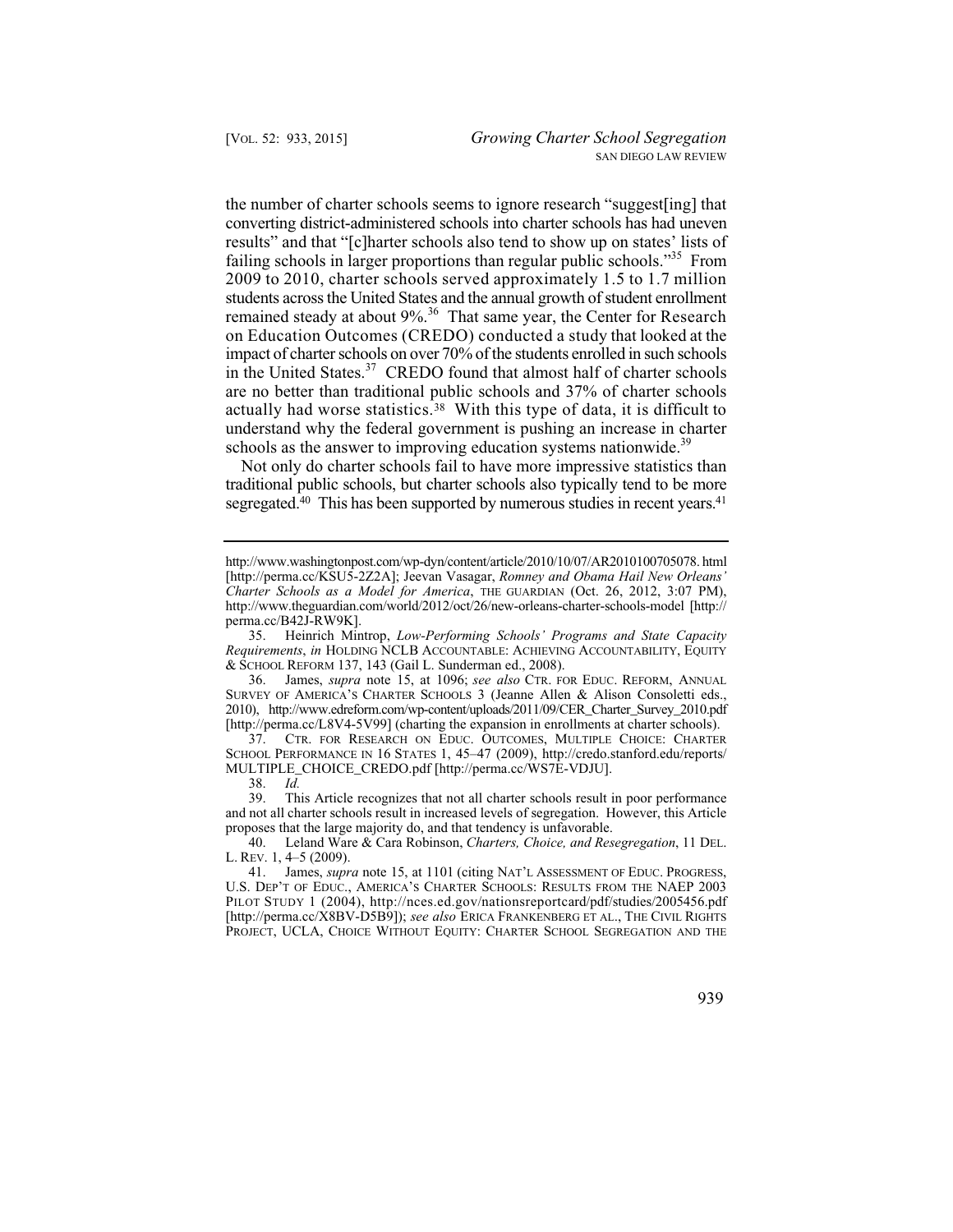parents can't meet the demanding parent involvement requirements, or On the whole, researchers have found that charter schools "exacerbate current school segregation and, in more heterogeneous settings, lead to the stratification of students who were previously in integrated environments."<sup>42</sup> For example, "in all states, the percent of black students attending highly segregated charter schools is greater (in some cases, over 50 percent greater) than the percentage of black students attending highly segregated traditional public schools."43 Researchers at the Harvard Civil Rights Project found that segregation is more prominent in charter schools compared to public schools, in part because charter schools are often found in racially segregated neighborhoods and because they have a tendency to "target specific racial or ethnic groups."44 Charter schools also can choose to limit services they provide in order to exclude certain students, while some schools offer specific programs that appeal only to a select number of families.<sup>45</sup> Some charter schools even "exclude students from consideration because their they expel students who haven't met the school's academic or behavioral

43. Alyssa M. Simon, Note, *"Race" to the Bottom?: Addressing Student Body Diversity in Charter Schools After* Parents Involved*,* 10 CONN. PUB. INT. L.J. 399, 411 (2011).

45. Rotberg, *supra* note 42.

 of charter school students reveals that charter schools are more racially isolated than traditional public schools in virtually every state and large metropolitan area in the Organizations] tend to be strongly racially segregative for both minority and majority NEED FOR CIVIL RIGHTS STANDARDS 4 (2010), http://civilrightsproject.ucla.edu/research/ k-12-education/integration-and-diversity/choice-without-equity-2009-report/frankenbergchoices-without-equity-2010.pdf [http://perma.cc/K85K-WMT4] ("Our analysis of the 40 states, the District of Columbia, and several dozen metropolitan areas with large enrollments nation."); GARY MIRON ET AL., SCHOOLS WITHOUT DIVERSITY: EDUCATION MANAGEMENT ORGANIZATIONS, CHARTER SCHOOLS, AND THE DEMOGRAPHIC STRATIFICATION OF THE AMERICAN SCHOOL SYSTEM 1 (Feb. 2010), http://www.epicpolicy.org/files/EMO-Seg.pdf [http://perma.cc/F6CQ-8Y2B] ("Charter schools operated by [Education Management students as compared with the composition of the sending district."); ORFIELD ET AL., *supra* note 7, at xvi (reporting that charter schools are the most segregated public schools in the U.S. for African American students); INST. ON RACE AND POVERTY, UNIV. OF MINN., THE STATE OF PUBLIC SCHOOLS IN POST-KATRINA NEW ORLEANS: THE CHALLENGE OF CREATING EQUAL OPPORTUNITY 1, 3, 8 (2010), http://www.irpumn.org/uls/resources/projects/ THE\_STATE\_OF\_SCHOOLS\_IN\_NEW\_ORLEANS.pdf [http://perma.cc/D78E-MPZW] (reporting that charter schools in New Orleans are more segregated than public schools).

<sup>42.</sup> Iris C. Rotberg, *Charter Schools and the Risk of Increased Segregation*, EDUC. WK. (Mar. 27, 2014), http://www.edweek.org/ew/articles/2014/02/01/kappan\_rotberg.html [http://perma.cc/5LNN-HBMJ].

 44. Regina Ramsey James, *How To Fulfill a Broken Promise: Revisiting and Reaffirming the Importance of Desegregated Equal Educational Access and Opportunity*, 68 ARK. L. REV. 159, 183 (2015) (citing Laura Hibbard, *Myron Orfield*, *Scholar, Says Ethnicity-Targeted Charter Schools Feel Like 'Jim Crow Segregation'*, HUFFINGTON POST (Dec. 23, 2011, 2:31 PM), http://www.huffingtonpost.com/2011/12/23/myron-orfieldscholar-say\_n\_1167984.html [http://perma.cc/U4DR-BA4E]).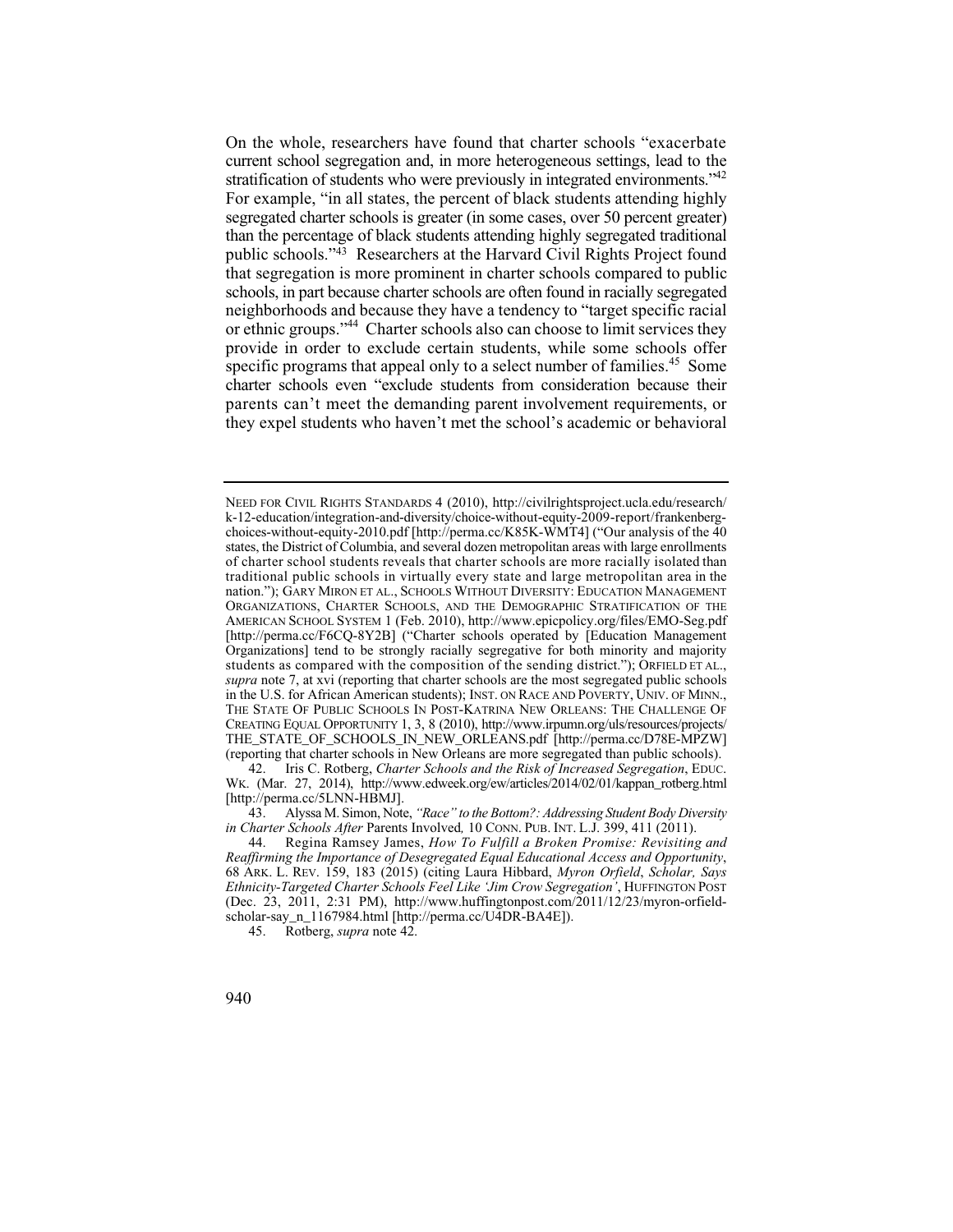requirements."46 Notably, charter schools also have the ability to pick where to locate, which impacts enrollment specifically because low-income families may experience transportation difficulties as many are without a vehicle.<sup>47</sup>

 students. Proponents of the charter school system attempt to refute Therefore, it seems that the way some charter schools organize and operate has a disparate impact on minority students and lower socio-economic this claim by arguing that the lottery system ensures fairness.48 However, the lottery systems that charter schools utilize do not prevent the likelihood of segregation.49 Allowing parents to choose which schools they send their child to may in fact be a causal factor leading to de facto school segregation, helping make the United States school system more segregated now than it was at the time of *Brown v. Board of Education*. 50

This increasing problem of segregation in some charter schools seems to be a result of the fact that charter schools are not forced to comply with

 CYU-55DT] (explaining that the lottery system is hardly random because this system 48. Many charter schools have adopted a lottery system where students apply for charter schools and then are chosen via a random selection process. *See* Fiona O'Sullivan, *Charter School Lotteries Leave Many Kids Behind,* CARE2 (June 21, 2010, 1:30 PM), http://www.care2.com/causes/charter-lotteries-leave-lots-behind.html [http://perma.cc/5 "automatically excludes children who might not find their way to apply").<br>49. Ramsey James, *supra* note 44, at 183. For example, some chart

 49. Ramsey James, *supra* note 44, at 183. For example, some charter schools only allow applications into the lottery system if certain criteria are met, leading some students to benefit from the system while others suffer. J. Celeste Lay, *Guest Commentary: Charter Experiment in New Orleans a Failure*, THE ADVOCATE (June 15, 2014), http://theadvocate. com/news/opinion/9419324-123/guest-column-charter-experiment-in [http://perma.cc/W5 GJ-DSES]. In contrast, there are a number of charter schools such as Community Roots Charter School and Brooklyn Prospect Charter School in Brooklyn, High Tech High in San Diego, and Larchmont Charter School in Los Angeles, that use a weighted lottery system that gives more clout to certain disadvantaged groups, resulting in a more socioe conomically diverse enrollment. Halley Potter, *Is There Political Support for Integrated Charter Schools?*, THE CENTURY FOUND. (Apr. 8, 2015), http://www.tcf.org/work/education/ detail/is-there-political-support-for-integrated-charter-schools [http://perma.cc/TEV6-HJ4N].

 50. James, *supra* note 15, at 1117; Cory Koedel et al., *The Social Cost of Open Enrollment as a School Choice Policy* (Univ. of Mo. Dep't of Econ., Working Paper No. 09-10, 2010), https://economics.missouri.edu/working-papers/2009/wp0910\_koedel.pdf [https://perma.cc/UNR6-9VJJ].

<sup>46.</sup> *Id*.

 parent choice is not so seemingly voluntary anymore. *Id. Id.* This Article recognizes that in many cases parents voluntarily choose charter schools as an alternative to their local public schools system and thereby know the logistical challenges. *Id.* However, this Article argues that this is vastly different in cities that are primarily charter school or even 100% charter school, like New Orleans, where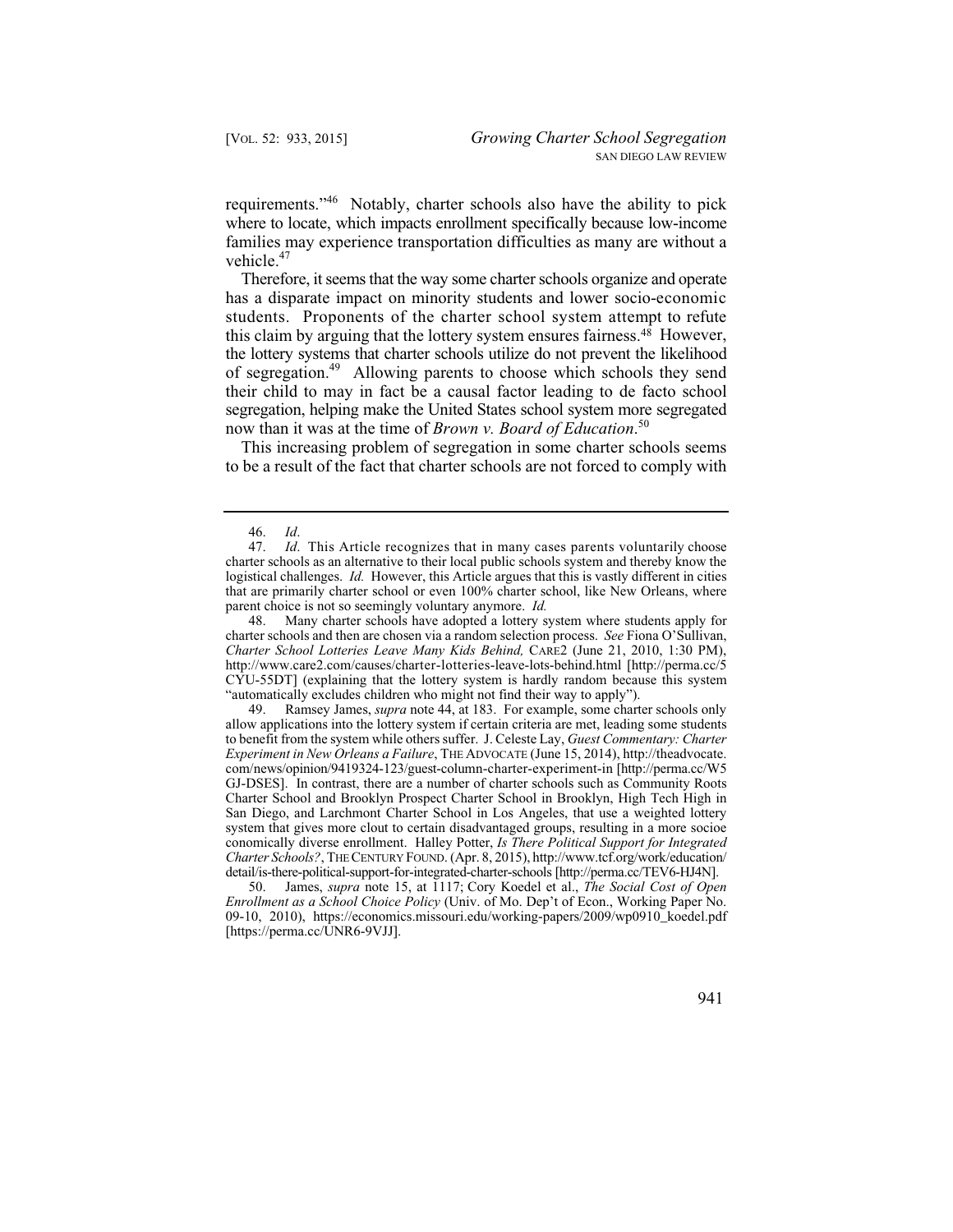all the same requirements of the other United States' public school systems. Even though charter schools are subject to federal civil rights law, charter  $\overline{\phantom{a}}$ schools can waive out of certain district and state laws.<sup>51</sup> Additionally, despite receiving public funding, "charter schools are independent from the school district and are given a higher degree of autonomy in managing the school . . . ."52 Because charter schools are public entities, ran primarily by private actors, they are also not subject to many of the restrictions traditional district schools must abide by.<sup>53</sup> This is of high concern. On average, segregated schools are "'inferior in terms of the quality of their teachers, the character of the curriculum, the level of competition, average test scores, and graduation rates.'"54 Federal policies promoting charter schools are only making this problem worse, seeing as there is a growing amount of evidence that charter schools are the most segregated schools across the United States.

If a school receives public funding, it should be forced to comply with uniform standards to ensure all students have access to equal educational

<sup>51.</sup> Katrina Bulkley & Jennifer Fisler, *A Decade of Charter Schools: From Theory to Practice*, CPRE POLICY BRIEFS (CONSORTIUM FOR POLICY RESEARCH IN EDUC.), Apr. 2002, at 1, http://www.cpre.org/images/stories/cpre\_pdfs/rb35.pdf [http://perma.cc/CKR2 N9SJ]. For example, charter schools may waive regulations regarding teacher certifications, academic curriculum standards, and collective bargaining laws. *See e.g.*, ABBY R. WEISS & NANCY SCONYERS, INST. FOR RESPONSIVE EDUC., A NATIONAL SURVEY AND ANALYSIS OF CHARTER SCHOOL LEGISLATION, at I-1 to -2 (1996); *Automatic Exemptions from Many State and District Laws and Regulations*, NAT'L ALLIANCE FOR PUB. CHARTER SCHOOLS, www.publiccharters.org/law-database/automatic-exemptions-state-district-laws-regulations [http://perma.cc/UR93-PH93] (last visited Oct. 22, 2015); *Charter Schools - What Rules Are Waived for Charter Schools?*, EDUC. COMMISSION OF THE STATES (June 2014), www.ecs.force.com/mbdata/mbquestNB2?rep=CS1419 [http://perma.cc/K9EV-UAAX].

 <sup>52.</sup> Jamie Gottlieb, *Harmonizing No Child Left Behind's Restructuring Provision and State Charter School Laws: The Need for Autonomy, Flexibility, and Adequate Resources*, 39 SETON HALL L. REV. 191, 206 (2009).

 53. Danielle Holley-Walker, *The Accountability Cycle: The Recovery School*  with state and federal standards to ensure that the right to education is available to all *District Act and New Orleans' Charter Schools*, 40 CONN. L. REV. 125, 137–39, 148 (2007). Because charter schools receive public funding, they should be forced to comply students regardless of race or economic status. According to the UCLA Civil Rights Project, approximately one in four charter schools does not report data on low-income students and there is a severe lack of information on English Language Learners (ELL) as well. FRANKENBERG ET AL., *supra* note 41, at 5. Unlike other public schools, charter schools are not forced to comply with state and federal standards to provide certain programs such as the free lunch program or for enrolling ELL students. *Id.*<br>54. Hill. *supra* note 2. at 1184 (quoting GARY ORFIELD)

 <sup>54.</sup> Hill, *supra* note 2, at 1184 (quoting GARY ORFIELD & CHUNGMEI LEE, THE CIVIL RIGHTS PROJECT, UCLA, HISTORICAL REVERSALS, ACCELERATING RESEGREGATION, AND THE NEED FOR NEW INTEGRATION STRATEGIES 5 (2007), http://civilrightsproject.ucla.edu/ research/k-12-education/integration-and-diversity/historic-reversals-accelerating-resegre gation-and-the-need-for-new-integration-strategies-1/orfield-historic-reversals-accelerating.pdf [http://perma.cc/62P8-KB8W]).

<sup>942</sup>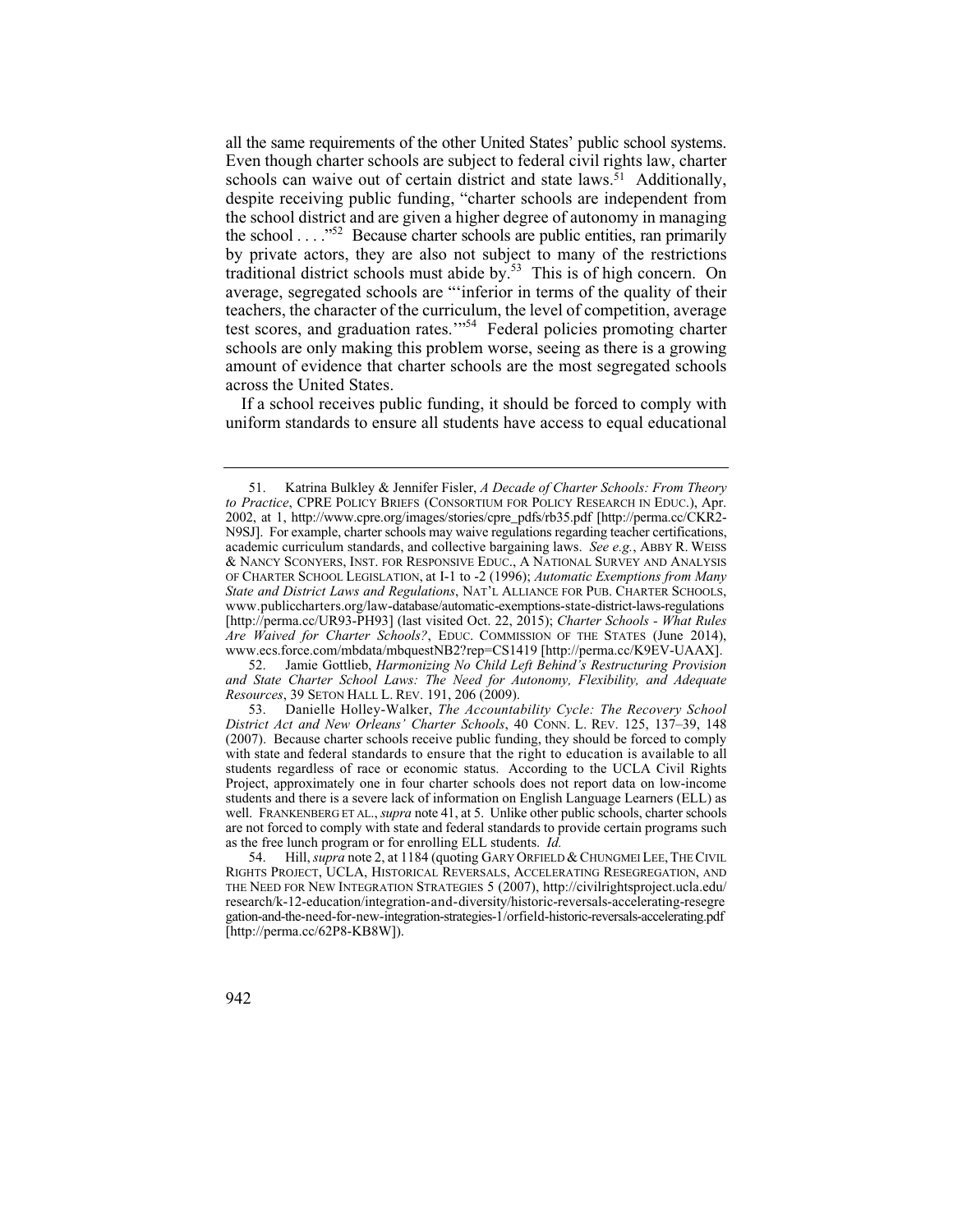certain groups of people.<sup>60</sup> Because of a lack of oversight, charter schools opportunities.55 Because parents are given the choice of which charter schools to apply, parents are able to choose schools with student bodies that are similar to their child racially or socio-economically.<sup>56</sup> This results in a competition between schools to attract students, leading some charter schools to be willing to "adopt policies that favor more advantaged families while avoiding disadvantaged or minority students."<sup>57</sup> For example, although charter schools are required to accept all students, a sizeable number of schools often avoid accepting special education students citing a lack of resources to respond to special needs.58 Additionally, it has been reported that charter schools sometimes specifically fail to provide promotional material in Spanish<sup>59</sup> and some schools make their application available only for short periods of time or only in a specific location that targets

<sup>55.</sup> For example, under the Equal Educational Opportunities Act, no state can deny equal educational opportunities to any person and no state can force the assignment of a student to a school that promotes further segregation. 20 U.S.C. §§ 1701–1721 (2000).

 avoid it." Jeff Guo, *White Parents in North Carolina Are Using Charter Schools To*  56. Lubienski & Weitzel, *supra* note 3, at 355. For example, professors at Duke have recently discovered that parent preferences in choosing which charter schools to send their children has led to a complete resegregration of schools in North Carolina, stating that "[o]nce a school becomes 'too black,' it becomes almost all black as white parents *Secede from the Education System*, WASH. POST, (Apr. 15, 2015), http://www.wash ingtonpost.com/blogs/govbeat/wp/2015/04/15/white-parents-in-north-carolina-are-usingcharter-schools-to-secede-from-the-education-system/ [http://perma.cc/S8Y3-HFWL]. Notably, North Carolina received a \$400 million Race to the Top grant in 2010 after promising to eliminate its cap on charter schools leading to an influx of charter schools in the state. *Id*.

<sup>57.</sup> Lubienski & Weitzel, *supra* note 3, at 355. U.S. GOV'T ACCOUNTABILITY OFF., GAO-12-543, CHARTER SCHOOLS: ADDITIONAL FEDERAL ATTENTION NEEDED TO HELP PROTECT ACCESS FOR STUDENTS WITH DISABILITIES 6–7, 11–13 (2012), http://www.gao.gov/assets/600/591435.pdf [http://perma. cc/DRP6-V7YX] (stating that "[c]harter schools enrolled a lower percentage of students with disabilities than traditional public schools" in the 2008–2009 and 2009–2010 school years and that administrators at these schools have discouraged special needs students from enrolling partially due to limited resources at the schools); *see also* Kevin G. Welner & Kenneth R. Howe, *Steering Toward Separation: The Policy and Legal Implications of "Counseling" Special Education Students Away from Charter Schools*, *in* SCHOOL CHOICE AND STUDENT DIVERSITY: WHAT THE EVIDENCE SAYS 93, 103 (Janelle T. Scott ed., 2005) (explaining that "budgetary considerations" cause many charter schools to steer away special education students).

 59. Christopher Lubienski, *Marketing Schools: Consumer Goods and Competitive Incentives for Consumer Information*, 40 EDUC. & URB. SOC'Y 118, 132 (2007).

<sup>60.</sup>  60. Daniel Simmons-Ritchie, *What Are Charter Schools and Why Are They Controversial? Q&A*, PENNLIVE (Jan. 29, 2015, 8:15 AM), http://www.pennlive.com/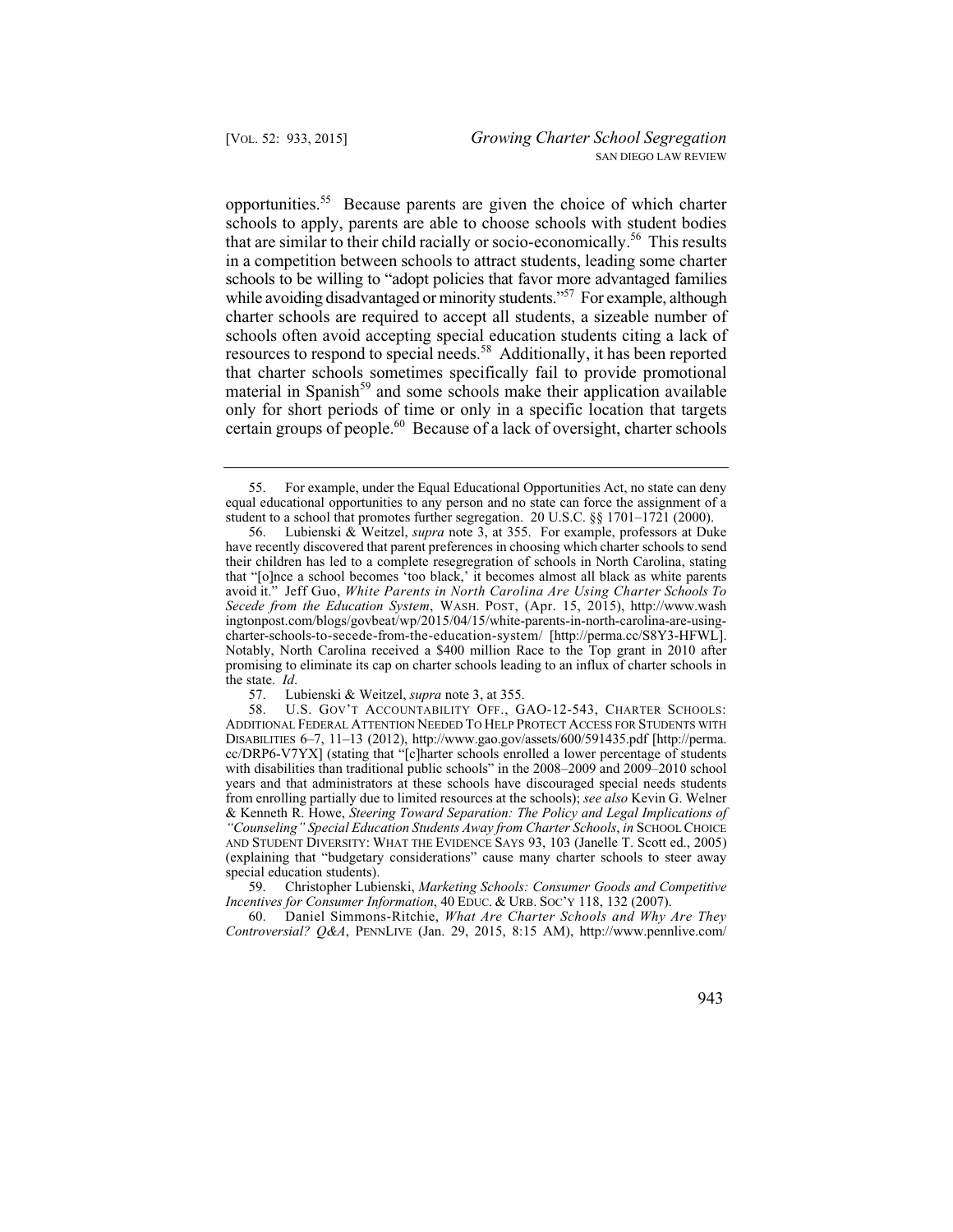that choose to enact these types of policies are being held unaccountable for failure to comply with protections that the government has specifically put in place to ensure a more fair education system.

# IV. NEW ORLEANS: THE FIRST CITY TO BECOME 100% CHARTER SCHOOL

 With the need for funds in mind, New Orleans announced plans to convert The segregation problem in charter schools across the nation has become an issue that should be of larger concern, now that a prominent city like New Orleans has chosen to become the first major city in the nation with a 100% charter school district.<sup>61</sup> After Hurricane Katrina, with the entire city evacuated, New Orleans' 117 schools remained closed until the fall of 2005.62 With most of the city's buildings destroyed or in poor condition, the Department of Education offered \$20.9 million for charter schools.<sup>63</sup> the city's schools into an "all-charter district."64

Prior to Hurricane Katrina, the Orleans Parish School District (OPSD) oversaw the public school system in New Orleans. After the destruction of Hurricane Katrina, it became apparent to the Louisiana government that OPSD would not be able to re-open its schools for the following 2005–  $2006$  school year.<sup>65</sup> In an effort to save the New Orleans school system, Governor Blanco proposed that Louisiana use the charter school model and all schools with performance scores below the state average be placed in the Recovery School District (RSD), where third parties would have control over each charter school.<sup>66</sup> On November 30, 2005, this plan was

midstate/index.ssf/2015/01/charter\_school\_takeover\_what\_i.html [http://perma.cc/Z7PL-DZ5U] (sharing that a charter school in Philadelphia only made its enrollment applications available for one day a year at a local country club).

<sup>61.</sup> Nicole Stelle Garnett, *Disparate Impact, School Closures, and Parental Choice*, 2014 U. CHI. LEGAL F. 289, 305.

 Schwam-Baird & Laura Mogg, *Is Education Reform in New Orleans Working?: A Few*  62. Daniel Kiel, *It Takes a Hurricane: Might Katrina Deliver for New Orleans Students What* Brown *Once Promised?*, 40 J.L. & EDUC. 105, 130 (2011); Michael *Facts Swimming in a Sea of Unknowns*, 11 LOY. J. PUB. INT. L. 163, 166 (2010).

<sup>63.</sup> Catherine Gewertz, *New Orleans Adopts Plan for Charters*, EDUC. WK., Oct. 19, 2005, at 1, 15.

<sup>64.</sup> Danielle Dreilinger, *Recovery School District Will Be Country's First All-Charter District in September 2014*, THE TIMES-PICAYUNE (Dec. 19, 2013, 3:04 PM), http://www.nola.com/education/index.ssf/2013/12/recovery\_school\_district\_will\_3.html [http://perma.cc/V2UQ-MDKN].

 <sup>65.</sup> Robert Garda, *The Politics of Education Reform: Lessons from New Orleans*, 40 J.L. & EDUC. 57, 70 (2011); Holley-Walker, *supra* note 53, at 136.

<sup>66.</sup> Laura Maggi, *Blanco Backs State Takeover of N.O. Schools*, TIMES-PICAYUNE, Nov. 2, 2005, at A11; Laura Maggi, *N.O. Schools Takeover Idea Has Legs*, TIMES-PICAYUNE, Nov. 9, 2005, at A2.

<sup>944</sup>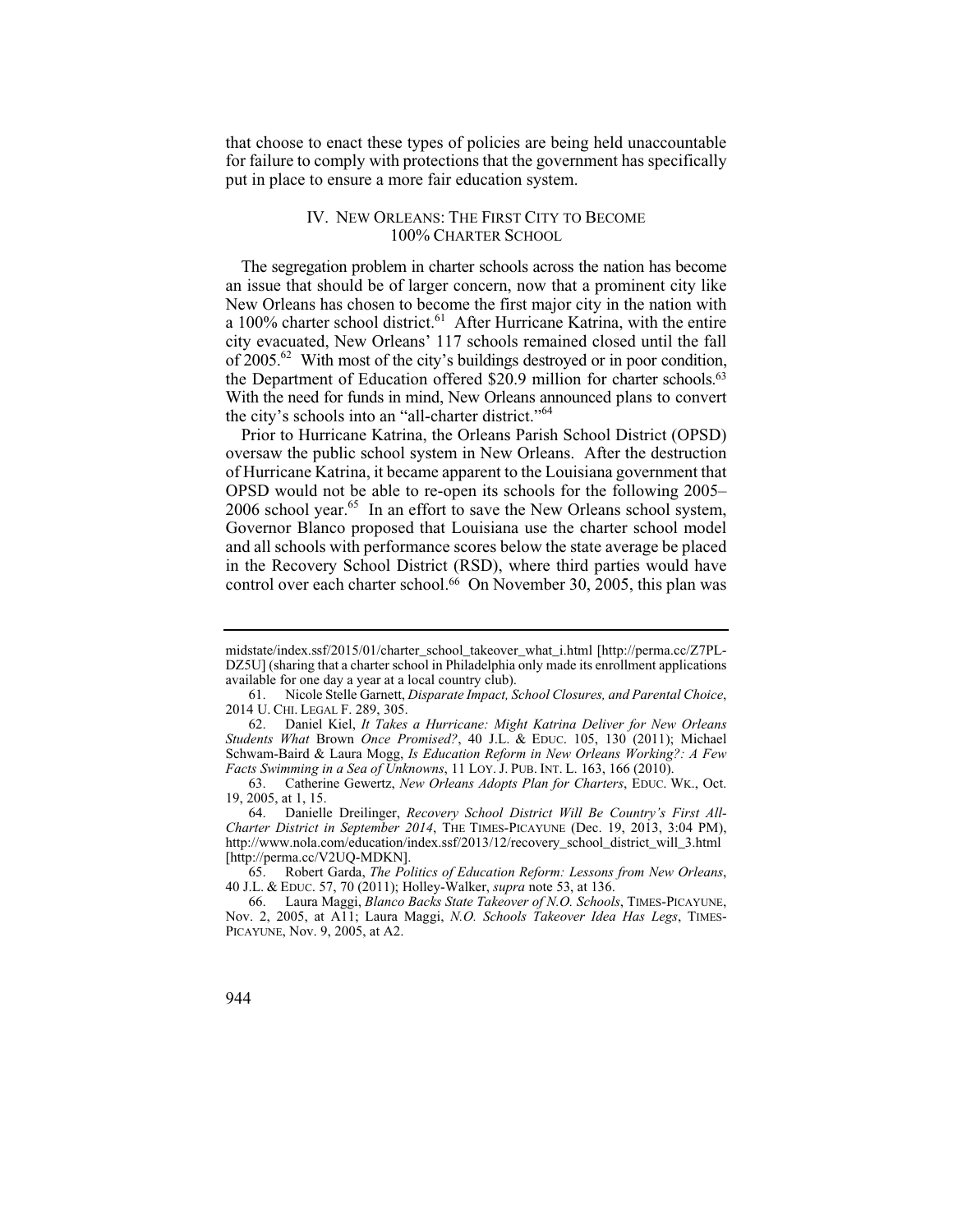signed into law as Act 35, allowing Louisiana to take control of schools that were not "academically unacceptable."67 With regard to the plan, 60% of voters statewide and 56% of voters in New Orleans were in favor, but notably, predominately African American voting districts voted against the measure.68 The Act eradicated the authority of local school boards, including OPSD, which retained only the power to convert existing schools into charter schools.69 By the end of 2005, OPSD only operated four schools in the entire city.70 This severely diminished the role of the OPSD in the school system and essentially led to the end of the Unified Teachers of New Orleans union, as charter schools and the RSD were not subject to the union. $71$ 

By the end of the summer of 2010, 61% of New Orleans public school students were enrolled in charter schools, which was indisputably the highest percentage of any urban school district in the United States.72 During the 2010–2011 school year, almost 40% of teachers had been teaching for a mere three years or less and the number of white teachers had doubled.<sup>73</sup> That same year, Louisiana issued letter grades for all of its schools. In New Orleans, 79% of charter schools received a "D" or "F."<sup>74</sup>

Critics have accused charter schools throughout New Orleans of "shepherding white students into the best charter schools while sending African American students into poorly resourced ones."<sup>75</sup> In 2008, only

 71. Steve Ritea, *Teachers Union Loses Its Force in Storm's Wake*, TIMES-PICAYUNE, Mar. 6, 2006, at 1.<br>72. Kiel. *supra* note 62

Kiel, *supra* note 62 at 135.

 73. Kristen Buras, *Charter Schools Flood New Orleans*, THE PROGRESSIVE (Dec. 26, 2014), http://www.progressive.org/news/2014/12/187949/charter-schools-flood-neworleans [http://perma.cc/5R7U-KSK8]. This was largely due to New Orleans' decision to rely heavily on groups such as Teach for America and to lay off about 7,000 of its current teachers post-Katrina. Danielle Dreilinger, *7,000 New Orleans Teachers, Laid Off After Katrina, Win Court Ruling*, THE TIMES PICAYUNE (Jan. 16, 2014, 1:36 PM), http:// www.nola.com/crime/index.ssf/2014/01/7000\_new\_orleans\_teachers\_laid.html [http://perma. cc/P427-5ZDC].

74. Buras, *supra* note 73, at 25.

75. Sarah Lazare, *New Orleans Nearly Finished Killing Off Its Public Schools*, COMMON DREAMS (May 29, 2014), http://www.commondreams.org/news/2014/05/29/ new-orleans-nearly-finished-killing-its-public-schools [http://perma.cc/7RQS-5W4S].

<sup>67.</sup> Act of Nov. 30, 2005, No. 35, § 1, 2005 La. Acts 2538, 2539 (codified at LA. STAT. ANN. § 17:10.7(A)(1) (2001 & Supp. 2010)).<br>68 Kiel *supra* note 62, at 140

<sup>68.</sup> Kiel, *supra* note 62, at 140.

<sup>69.</sup> Act of Nov. 30, 2005, No. 35, § 1, 2005 La. Acts 2538, 2539 (codified at LA. STAT. ANN. § 17:3982 (2001 & Supp. 2010)).

<sup>70.</sup> Kiel, *supra* note 62, at 132.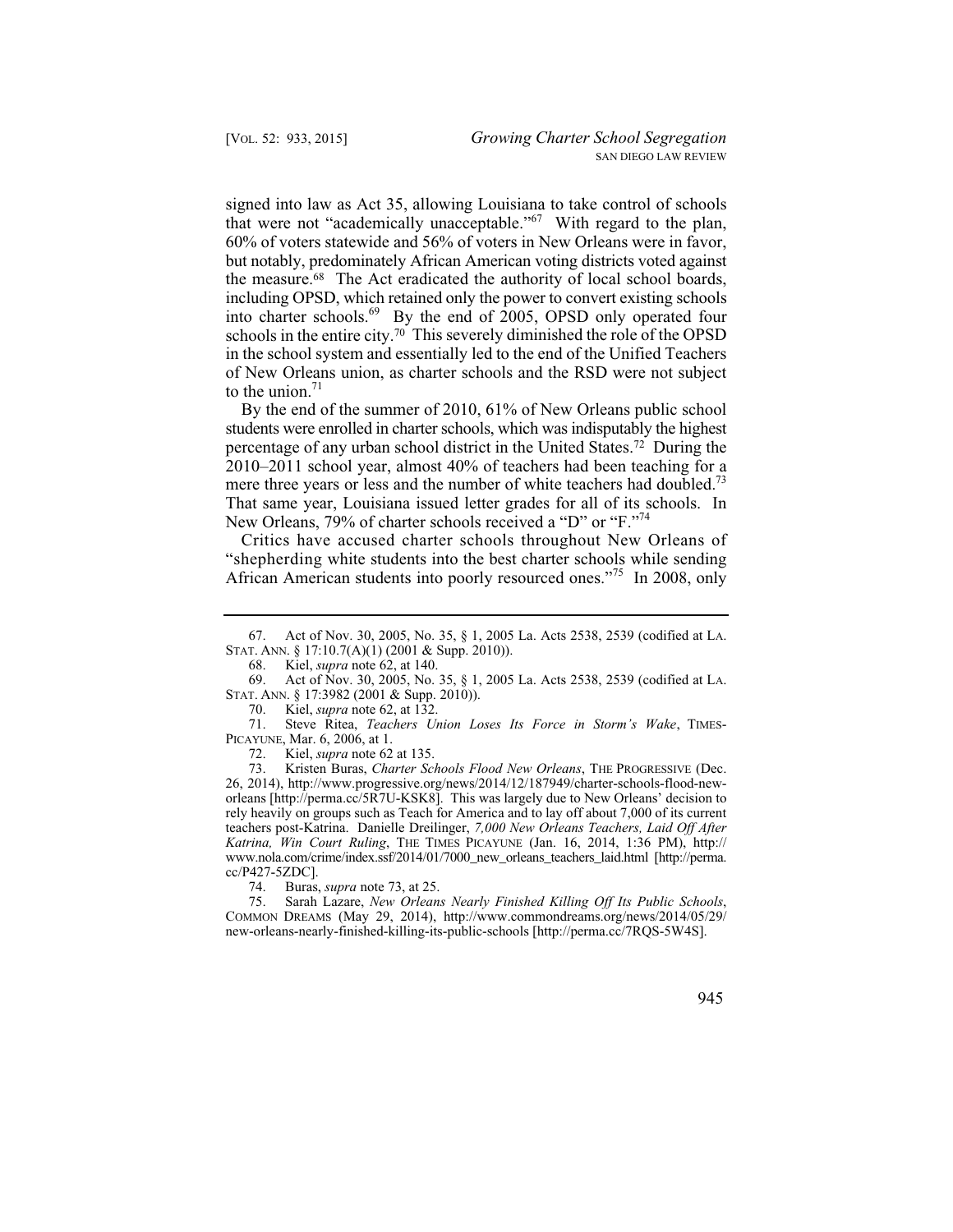that have resources and time.78 These admission practices "allegedly 'cream' 57% of parents in New Orleans thought they had meaningful options when enrolling their children<sup>76</sup> as many RSD charter schools "require [d] parent contracts, minimum GPAs, lengthy admission applications, foreign language proficiency, or admission essays and haldl caps on the number of students they enroll[ed]."77 Even with a lottery system, these admission practices are a way to selectively admit students with informed parents students by race, class, and level of parental involvement."79

 not meet the minimum requirements to get into any of Louisiana's colleges Not only are the New Orleans charter schools effectively re-segregating the New Orleans school district, but the charter schools are also underperforming.<sup>80</sup> For example, most of the graduating class of 2014 did

78. *See* Lubienski & Weitzel, *supra* note 3, at 363.

 even "random" approaches like lotteries will be more likely to admit better students. Although most charter schools are prohibited from non-random selection of students, charter schools might make efforts to shape their pool of applicants, so In such instances, disadvantaged students . . . may in fact end up with fewer, less desirable options than more advantaged students . . . .

 <sup>76.</sup> Garda, *supra* note 65, at 89 (citing THE SCOTT S. COWEN INST., TULANE UNIV., THE STATE OF PUBLIC EDUCATION IN NEW ORLEANS 14 (2008), http://www.coweninstitute. com/wp-content/uploads/2010/03/SPENO2008.pdf [http://perma.cc/9AC4-USRV]).

 <sup>77.</sup> *Id.* at 90; *see* BOS. CONSULTING GRP., THE STATE OF PUBLIC EDUCATION IN NEW ORLEANS 9, 14 (2007), http://www.bcg.com/documents/file15048.pdf [https://perma.cc/454W-7PFU]; Sarah Carr, *School Choice Is a Real Test for Parents in New Orleans*, THE TIMES-PICAYUNE (Nov. 8, 2009, 1:40 PM), http://www.nola.com/education/index.ssf/2009/11/ post\_42.html [http://perma.cc/QG56-FKGS]; Lesli Maxwell, *Up from the Ruins*, EDUC. WK., Oct. 3, 2007, at 27–30.

 subtle cues to motivate parents to get involved is one thing, but overtly sorting kids is *Id. See also* Steve Ritea, *Natural Selection*, TIMES-PICAYUNE, Oct. 23, 2006, at 1 ("Using another  $\dots$  .").

<sup>79.</sup> Garda, *supra* note 65, at 90. *See also* Colleen Kimmett, *10 Years After Katrina, New Orleans' All-Charter School System Has Proven a Failure*, IN THESE TIMES (Aug. 28, 2015), http://inthesetimes.com/article/18352/10-years-after-katrina-new-orleans-allcharter-district-has-proven-a-failur [http://perma.cc/M2FL-2RCB] (citing a 2015 report funded by the Education Research Alliance for New Orleans, which found that about a third of charter schools in the city screen out undesirable students, with one school not advertising open spots and another school creating a "Do Not Call List" for families they did not wish to have attend for the following school year).

<sup>80.</sup> This underperformance issue is not just a problem in New Orleans, but throughout the state of Louisiana according to results of a study released by the Network for Public Education in August 2015 comparing charter schools throughout Louisiana to public schools throughout the state. Julian Vasquez Heilig, *Policy Brief: Should Louisiana and the Recovery School District Receive Accolades for Being Last and Nearly Last?*, THE NETWORK FOR PUB. EDUC. (Aug. 28, 2015), http://www.networkforpubliceducation.org/2015/ 08/policy\_brief\_louisiana/ [http://perma.cc/HR54-PDJH]. This research showed that charter school students performed two to three standard deviations worse than public school students on standardized reading and math tests. *Id*. Notably, approximately 70% of Louisiana's charter schools are located in New Orleans. *Id*.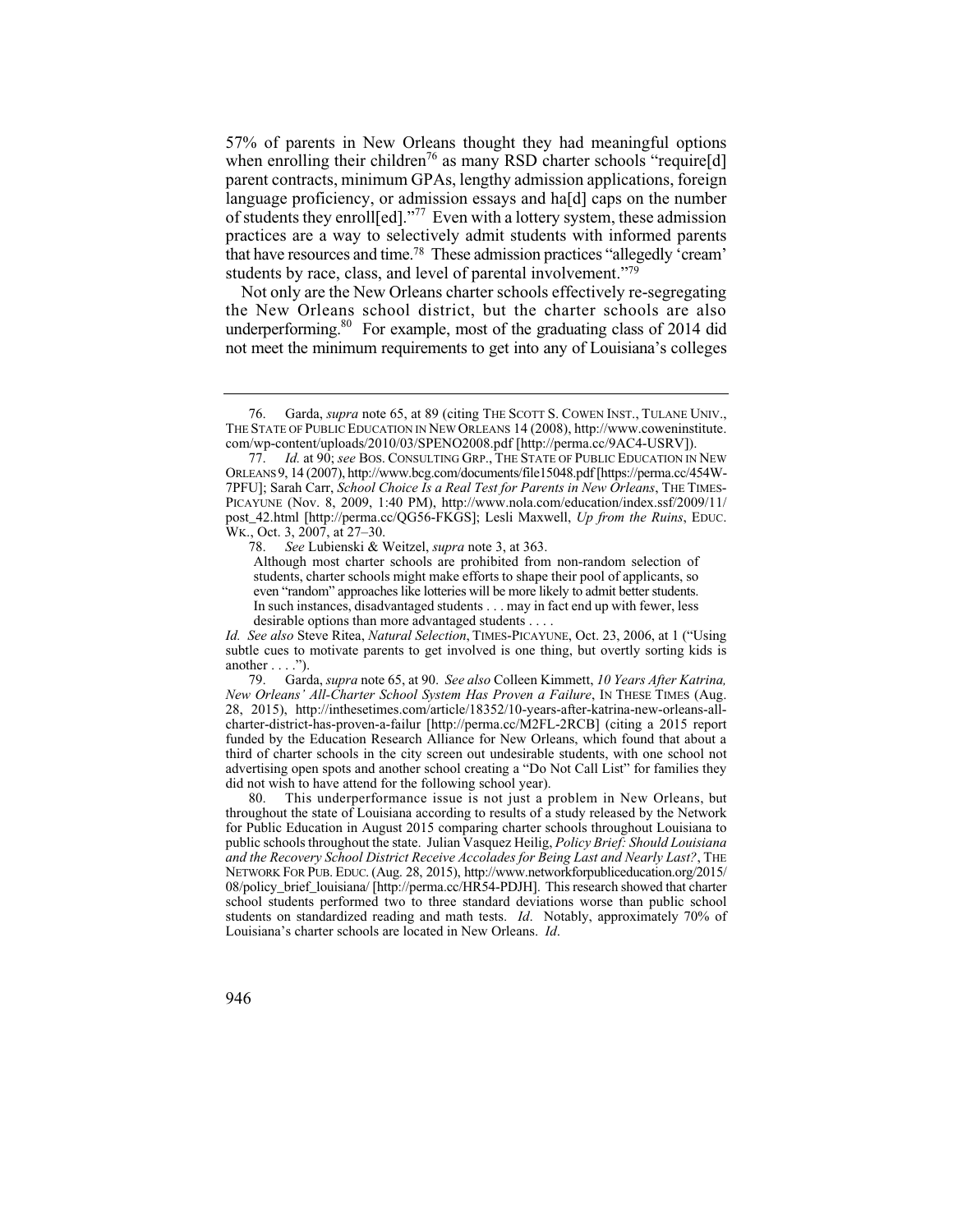because students could not achieve the minimum ACT score.<sup>81</sup> Only about 6% of high school seniors scored high enough on the ACT to qualify for admission into a Louisiana college.82 Additionally, five of the sixteen high schools in New Orleans did not even have a single student who met these requirements.83 It appears evident that the idea of a 100% charter school district is simply not working in New Orleans.

## V. CONCLUSION

 promoting a system that is not working, especially at the expense of With the federal government promoting charter schools, more cities may follow New Orleans' lead and choose to become 100% charter school districts.<sup>84</sup> This is a potential problem. Charter schools may seem like the way to improve the United States education system, but the fact is that a noteworthy percentage of charter schools exude a trend of underperformance and increased segregation. In New Orleans, there is essentially no choice for parents. With the end of neighborhood schools, parents of students in New Orleans have a choice only between charter schools and high-cost private schools. Because these charter schools are underperforming on average, students, especially those of a lower socio-economic background, are left with a sub-par education. The federal government should not be segregating schools in direct contradiction to the Court's decision in *Brown v. Board of Education*. The federal government should be promoting integration of schools instead of allowing integration to be simply voluntary.<sup>85</sup>

 <sup>85.</sup> *See* Wendy Parker, *From the Failure of Desegregation to the Failure of Choice*, 40 WASH. U. J.L. & POL'Y 117, 149 (2012) (explaining that charter schools that attempt integration get only a mere five additional points on their application for public funding from the government).



 <sup>81.</sup> Mercedes Schneider, *New Orleans RSD: Far from Meeting Louisiana Four-Year College Admission Requirements*, HUFFINGTON POST (Feb. 9, 2015, 8:40 AM), http://www.huffingtonpost.com/mercedes-schneider/new-orleans-rsd-far-from-b\_6642278. html [http://perma.cc/Y5QP-HJJB].<br>82.  $Id$ .

<sup>82.</sup> *Id*.

 <sup>83.</sup> *Id*.

<sup>84.</sup> Enrollment in charter schools has become more prevalent in many U.S. cities. For example, in 2014, between 44% and 55% of students in two Michigan school districts were enrolled in charter schools, 44% of students in Washington D.C. were enrolled in charter schools, and 39% of students in Cleveland were enrolled in charter schools. NAT'L ALL. FOR PUB. CHARTER SCH., A GROWING MOVEMENT: AMERICA'S LARGEST CHARTER SCHOOL COMMUNITIES 4 (9th ed. 2014), http://www.publiccharters.org/wp-content/uploads/ 2014/12/2014\_Enrollment\_Share\_FINAL.pdf [http://perma.cc/H6HR-3WE5].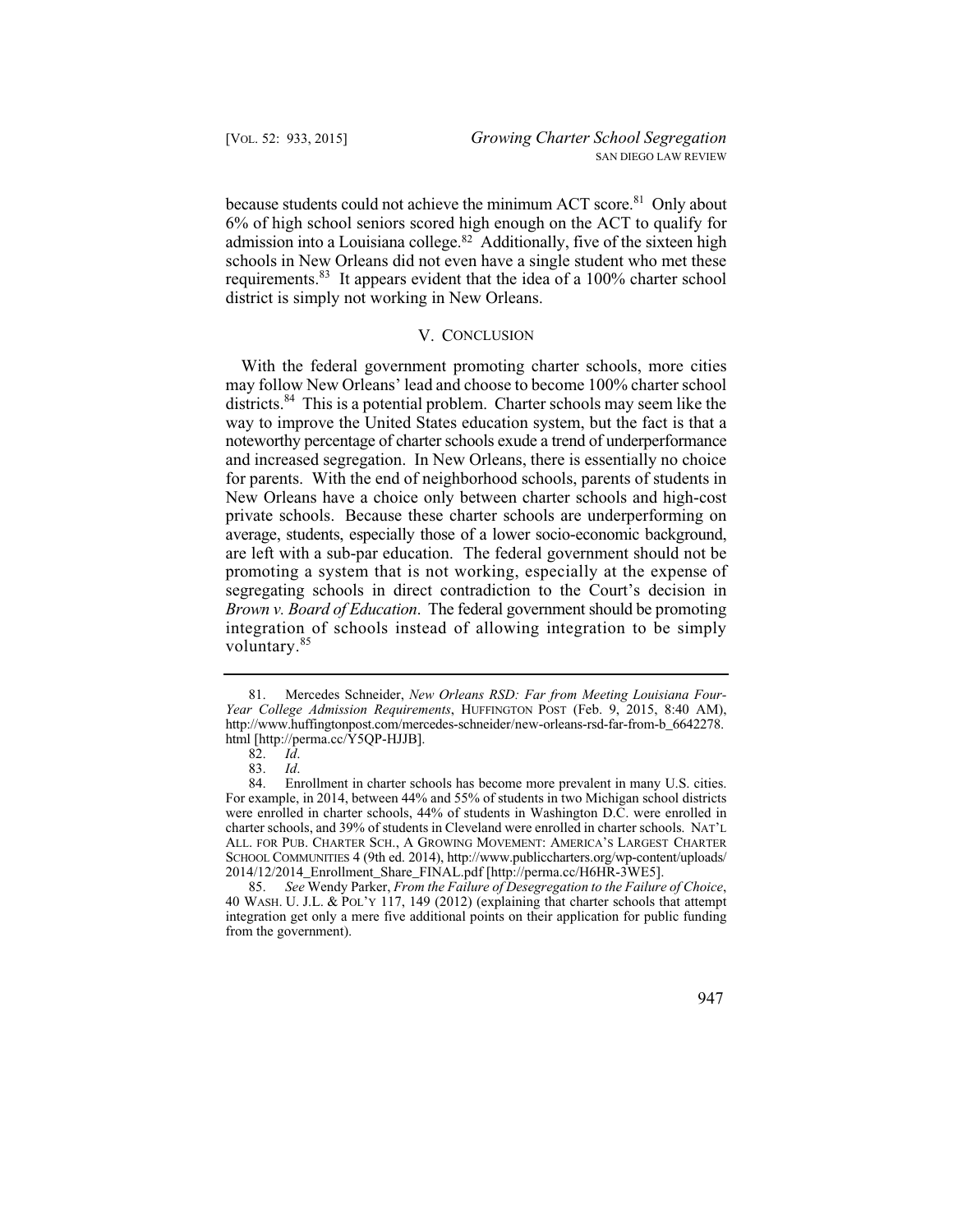responsible for running charter schools. Further, both local and state adopting moratoriums preventing new charter schools from being formed and refusing to renew current charters until all charter schools within the Rather than shifting the focus on how to better integrate, the RTT initiative advocated by the Obama Administration has given money to states that do little to help minority and low socio-economic students.<sup>86</sup> In essence, the Obama Administration has completely disregarded the legacy of *Brown v. Board of Education*. 87 With a presidential election forthcoming in November 2016, integration should be the focus of any candidate's education reform plan. The promise of additional funds to states that change their laws to spur charter school growth should be abandoned. In its place, additional funds should be promised to states that make meaningful efforts to integrate its schools. This Article proposes laws be enacted that prohibit charter schools from receiving public funding if the school is in violation of civil rights laws either in policy or practice. To do this, both federal and state governments need to hold accountable the third parties governments should require that charter schools receiving public funding be more accommodating to all students. For example, charter schools should be forced to enact certain measures such as providing multi-lingual application materials, having uniform application procedures, and adopting enrollment periods for designated lengths of time across all charter schools in order to ensure that all students have a more equal chance of receiving a more quality education. Local school districts should also consider district get rid of their practices that segregate based on race or class, as well as those policies that discriminate against children that are special needs or ELL.

Charter schools need more oversight in order to be successful. A mass creation of school districts that are primarily or 100% charter school is not a path any government should want to go down. We cannot allow our nation to turn into a 100% charter school system if it will function similarly to the system currently in place in New Orleans. We cannot continue to allow charter schools funded by public tax dollars to operate in such a way that is leading to rising segregation of our school systems when integration is

 American, and Hmong students." Jamie Gullen, *Colorblind Education Reform: How*  86. For example, Tennessee and Delaware were selected as the two winners of the first round of the RTTP, "meaning that the Race to the Top Fund currently impacts only 2.5% of the students in the United States eligible for free and reduced lunch, three percent of the nation's African American students, and less than one percent of Latino, Native *Race-Neutral Policies Perpetuate Segregation and Why Voluntary Integration Should Be Put Back on the Reform Agenda*, 15 U. PA. J.L. & SOC. CHANGE 251, 265 (2012).

<sup>87.</sup> Jeff Bryant, *Who Betrayed the Legacy of Brown v. Board?*, COMMON DREAMS (May 13, 2014), http://www.commondreams.org/views/2014/05/13/who-betrayed-legacybrown-v-board [http://perma.cc/TJ8D-C33F].

<sup>948</sup>